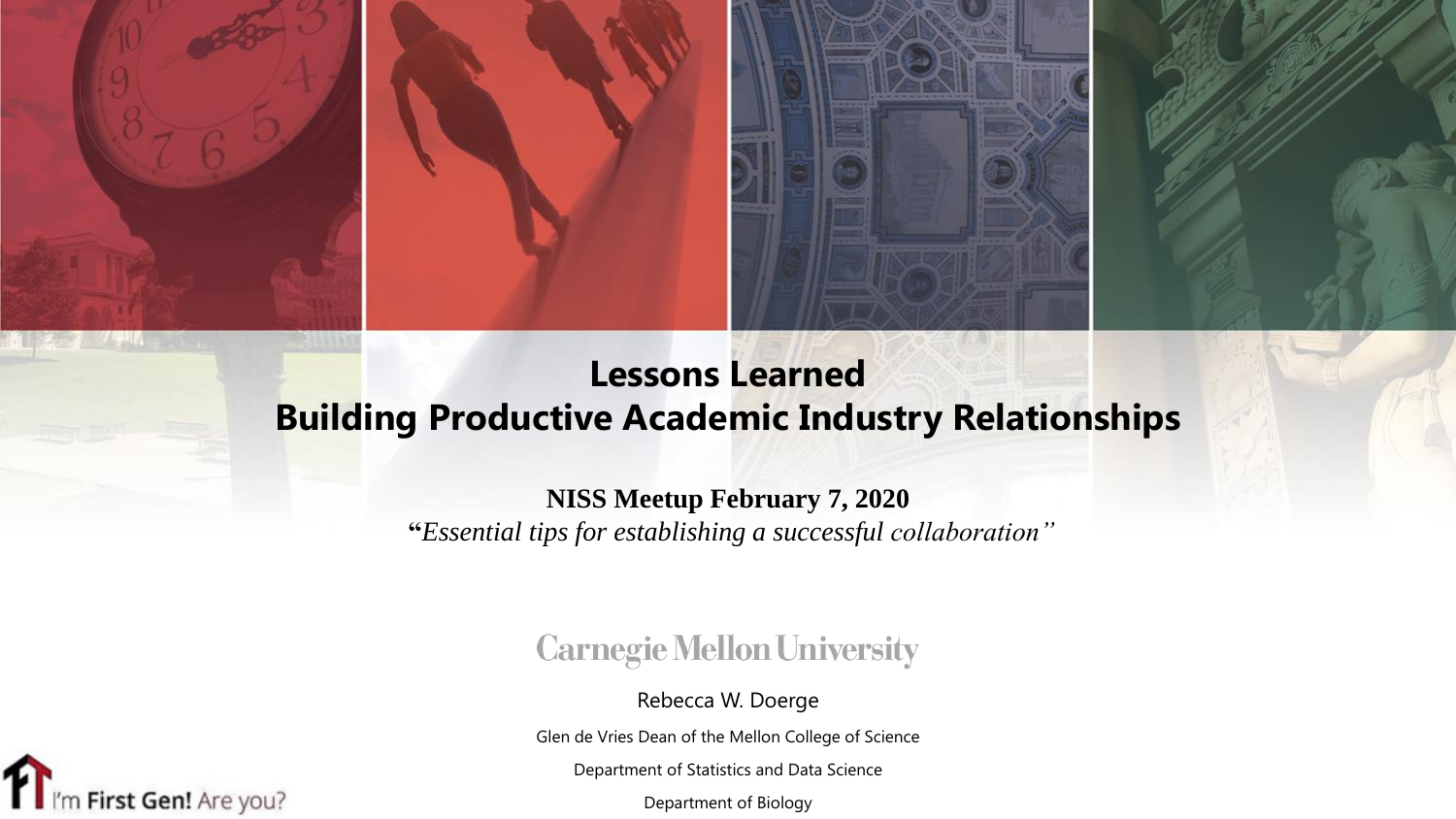Academic research

Industry work vs research

**Challenges** 

 $\mathcal{P}$ 

An example: successful relationship between industry and academics

What to think about before, during and after…

## **RWD**

- Interdisciplinary research program and career
	- Statistics, genetics, humans, plants, etc.
	- Industry collaboration with ag, pharma, tech, start-ups
- All of academic education and experience in large public institutions
- 21 years at Purdue University
	- Large federally funded research group
	- Consulted with industry
	- Received gift money from industry
	- Contracted privately with industry
	- Collaborated with industry
	- As HoD negotiated consulting with industry for Purdue Statistics
- 3.5 years Dean of Science, Carnegie Mellon University
	- Funding from donors, industry, foundations, federal agencies
	- Negotiate on behalf of College and University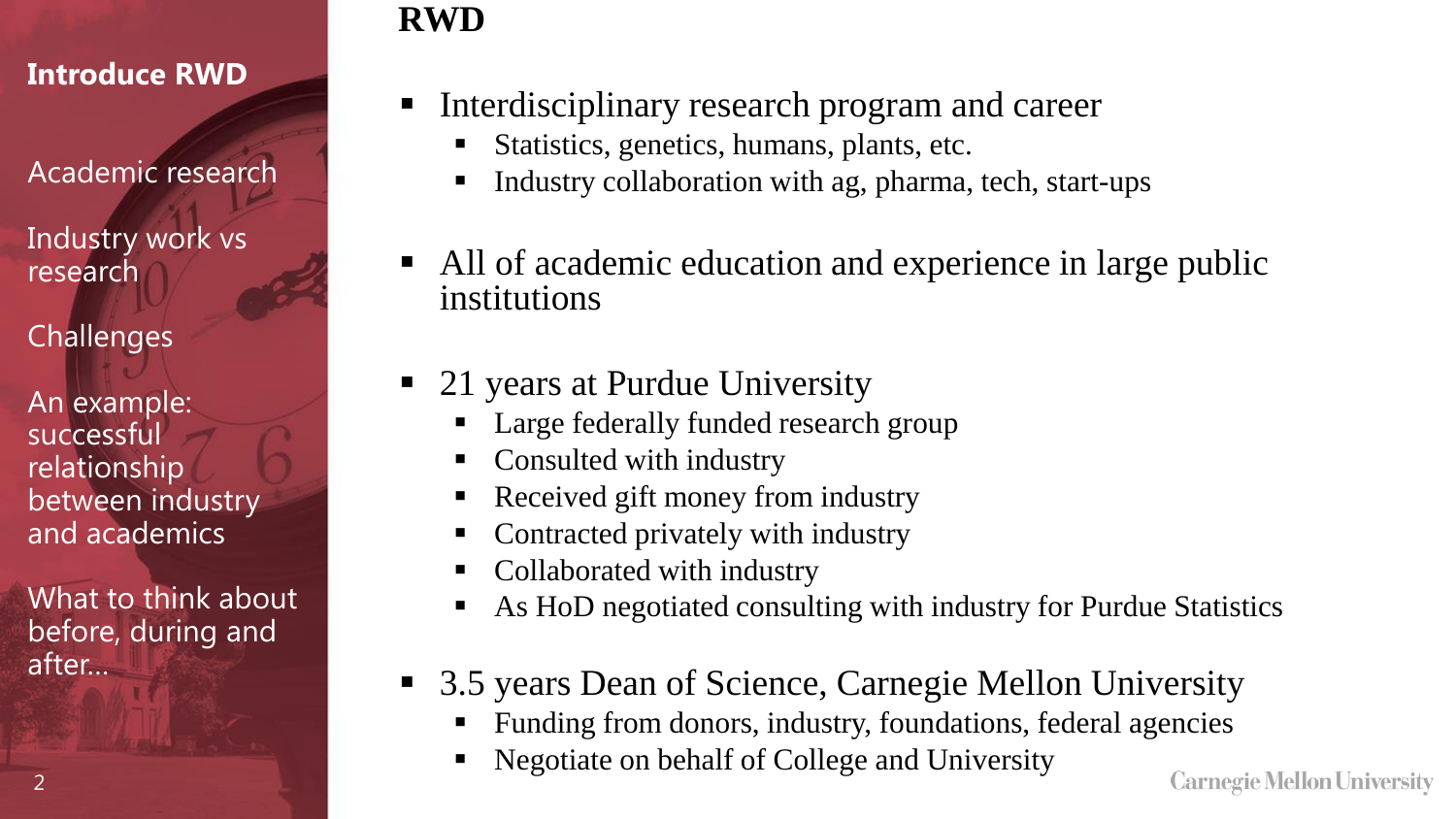### **Academic research**

Industry work vs research

**Challenges** 

3

An example: successful relationship between industry and academics

What to think about before, during and after…

## **Motivation for research/work in academics**

- Self motivated
- Self directed
- No immediate deadline, timeline or urgency for deliverables
- Academics work on what they want… when they want…
- Federally funded?
	- No real accountability whether proposed work is done
	- **EXTERN** Impact of work not significant nor tied to profits
	- Deliverables not always required
- Academics are able to pick and choose who they work with, when and on what research
- Discuss research, results and plans freely without worry about confidentiality of trade secrets.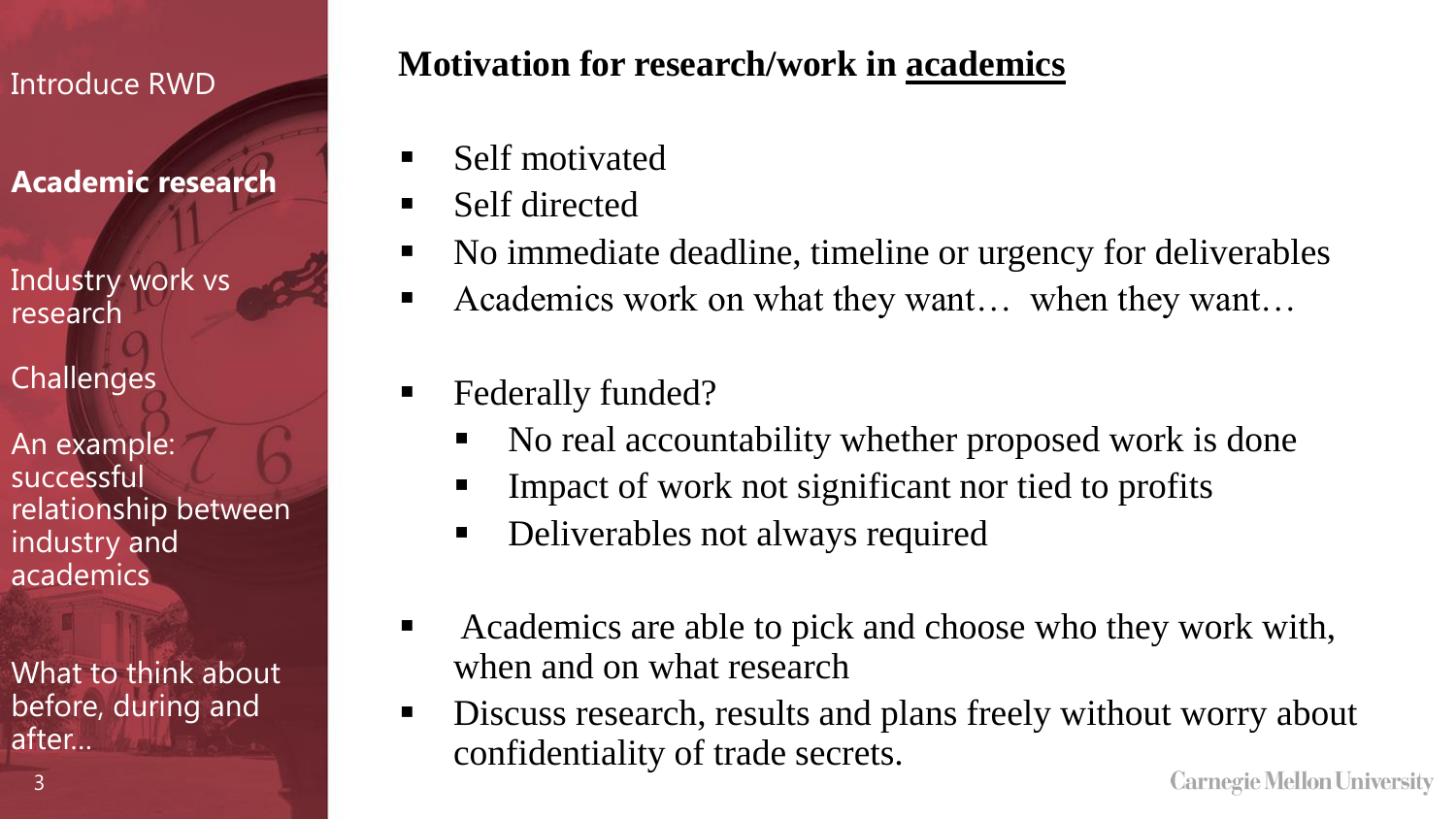Academic research

**Industry work vs research**

**Challenges** 

4

An example: successful relationship between industry and academics

What to think about before, during and after…

### **Motivation for research/work in industry**

- Work is typically team/group oriented
- Real expectations on work/results/deliverables
- Results/solutions are tied to profit margins and products
- The speed of work and results matter
	- The rest of the company depends on results
	- Industry typically doesn't have time to wait for a novel solution/method/etc.
- There may be an expectation for individual research, but typically a very low percentage of total time, and not at the expense of the work.
- High level of professionalism and communication as representatives/employees of the company.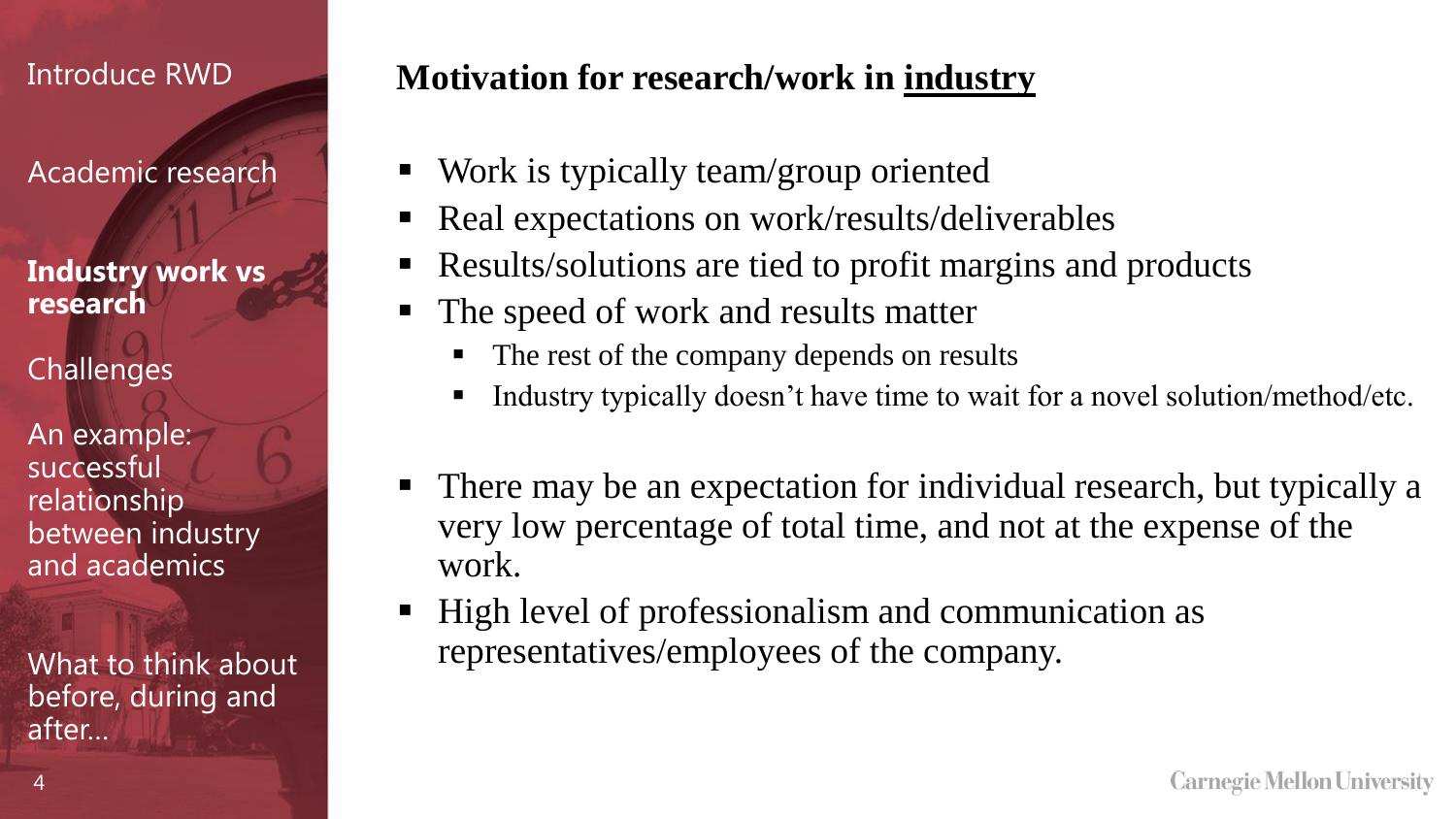Academic research

Industry work vs research

**Challenges**

An example: successful relationship between industry and academics

What to think about before, during and after…

## **Challenges**

- Finding corporate/industry partners with whom to work
- Expectations
	- $\blacksquare$  Financial
	- Terms of work
	- Is a legal memorandum of agreement (MOA) needed?
	- Who does the work? Faculty and/or students?
	- Who owns the work? Who owns the discovery? First rights of refusal
	- Where is the work done, on what instruments/computers/etc.?
	- Publishing?
- **EXECUTE:** Differences in work culture, speed of work, and work vs. research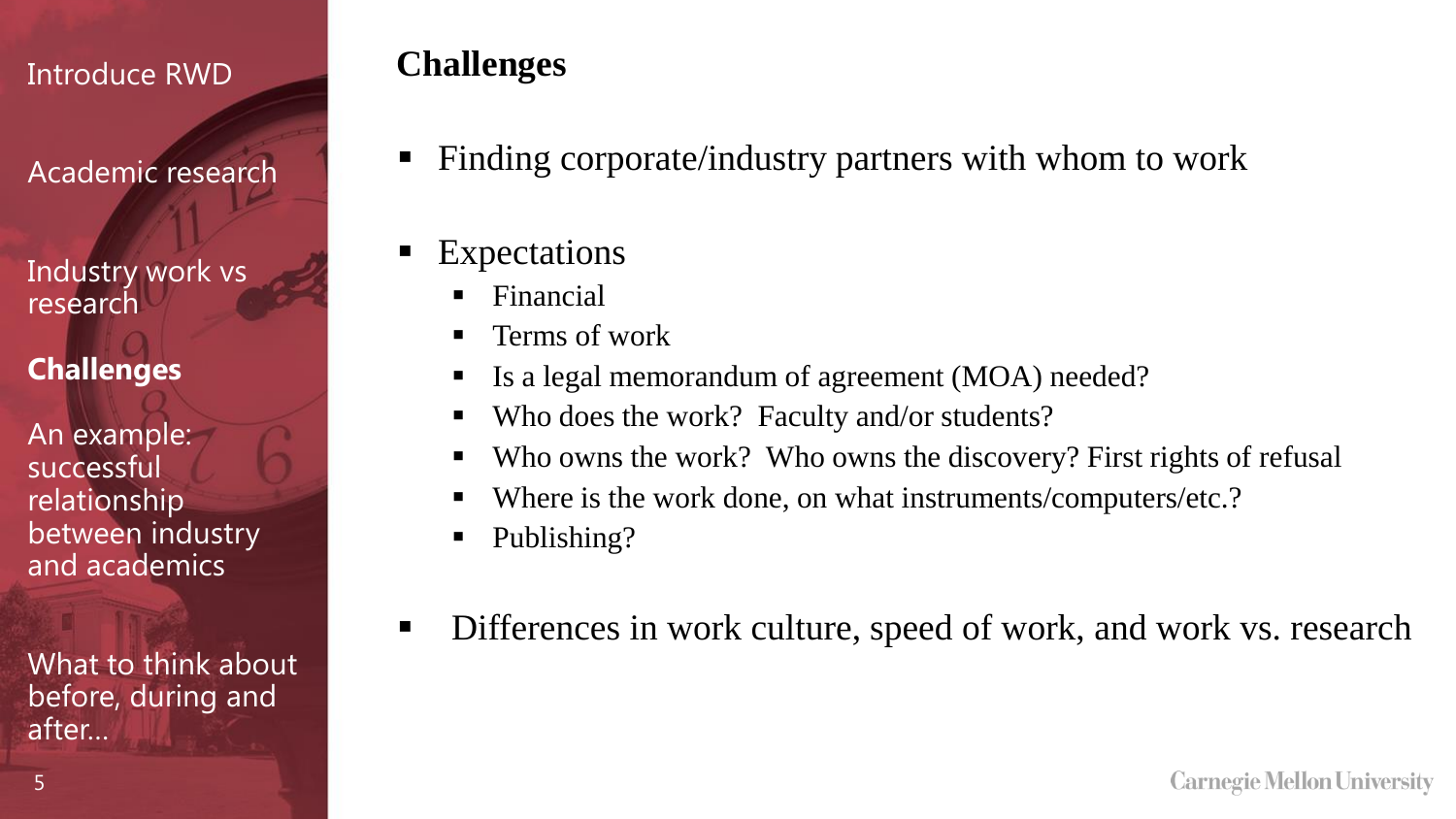Academic research

Industry work vs research

**Challenges** 

6

**An example: successful relationship between industry and academics**

What to think about before, during and after…

## **An example**

- Purdue Statistics and a large local pharma company
- HoD met HoA (Head of Analytics)
	- company had problems that were related/involved statistics
		- they asked for help
	- HoD and HoA decided to set up a meeting between industry/academics
- Structure, mechanics, follow-up to meetings.
- **•** Permission to meet and talk, confidentiality agreements
- Problems/subject for work determined by company
- Mechanics of introducing the problems and people
- Memorandum of Agreement (MOA)
- Work orders (*i.e.*, money)
- Timeline
- **•** Deliverables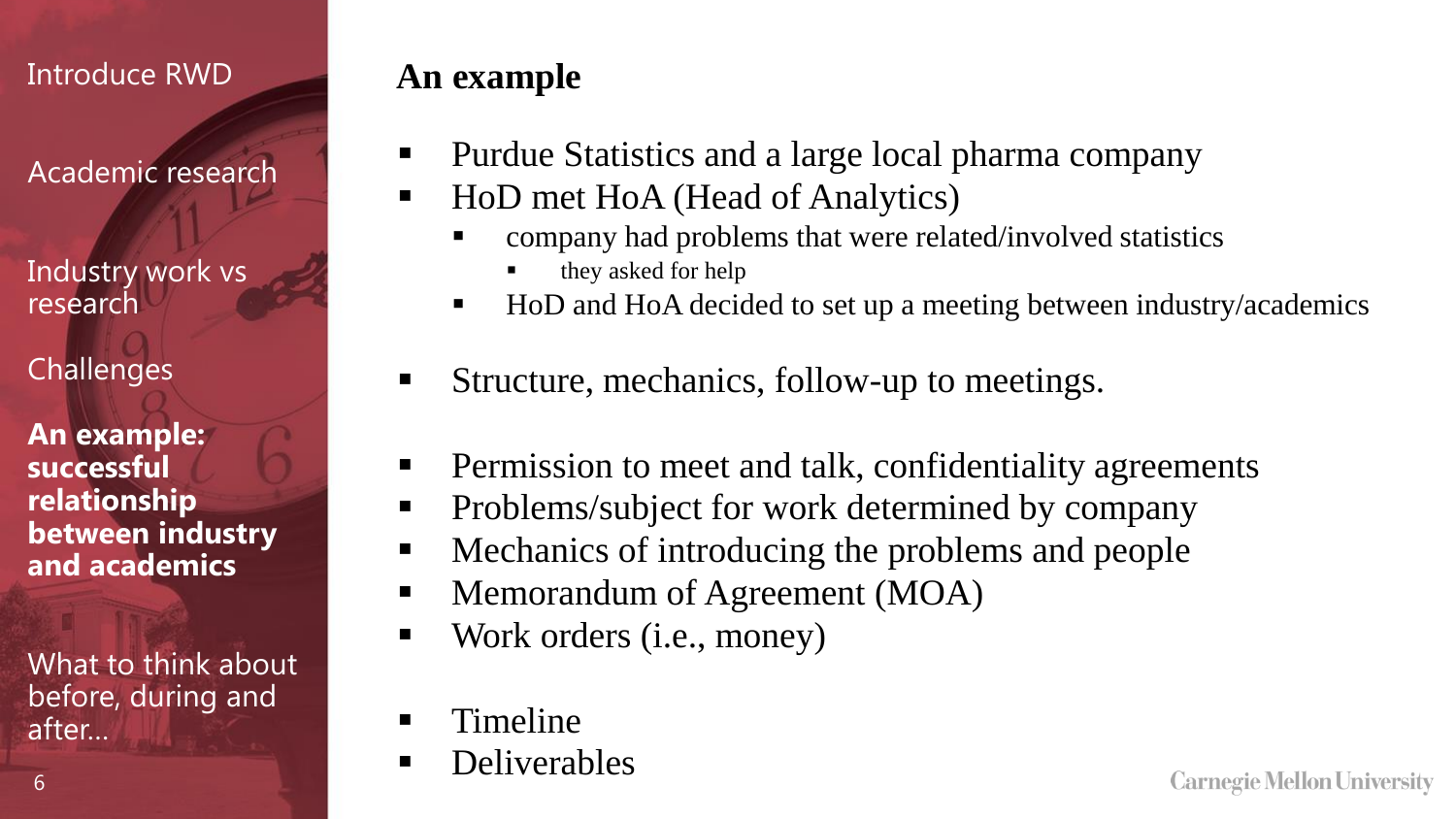Academic research

Industry work vs research

**Challenges** 

An example: successful relationship between industry and academics

**What to think about before, during and after…**

7

## **What to think about … from the academic side**

- Does the department/unit want to work with industry?
	- Do they understand what this means wrt timeline, results, deliverables, payment?
- Does the department/unit have faculty who work in areas of industrial need?
- Short term projects or long term collaborations?
- Are students involved? And how will they be protected/paid?
- Money flow... money goes to university
	- Does university/college/department take a cut?
	- How can the faculty use the funds?